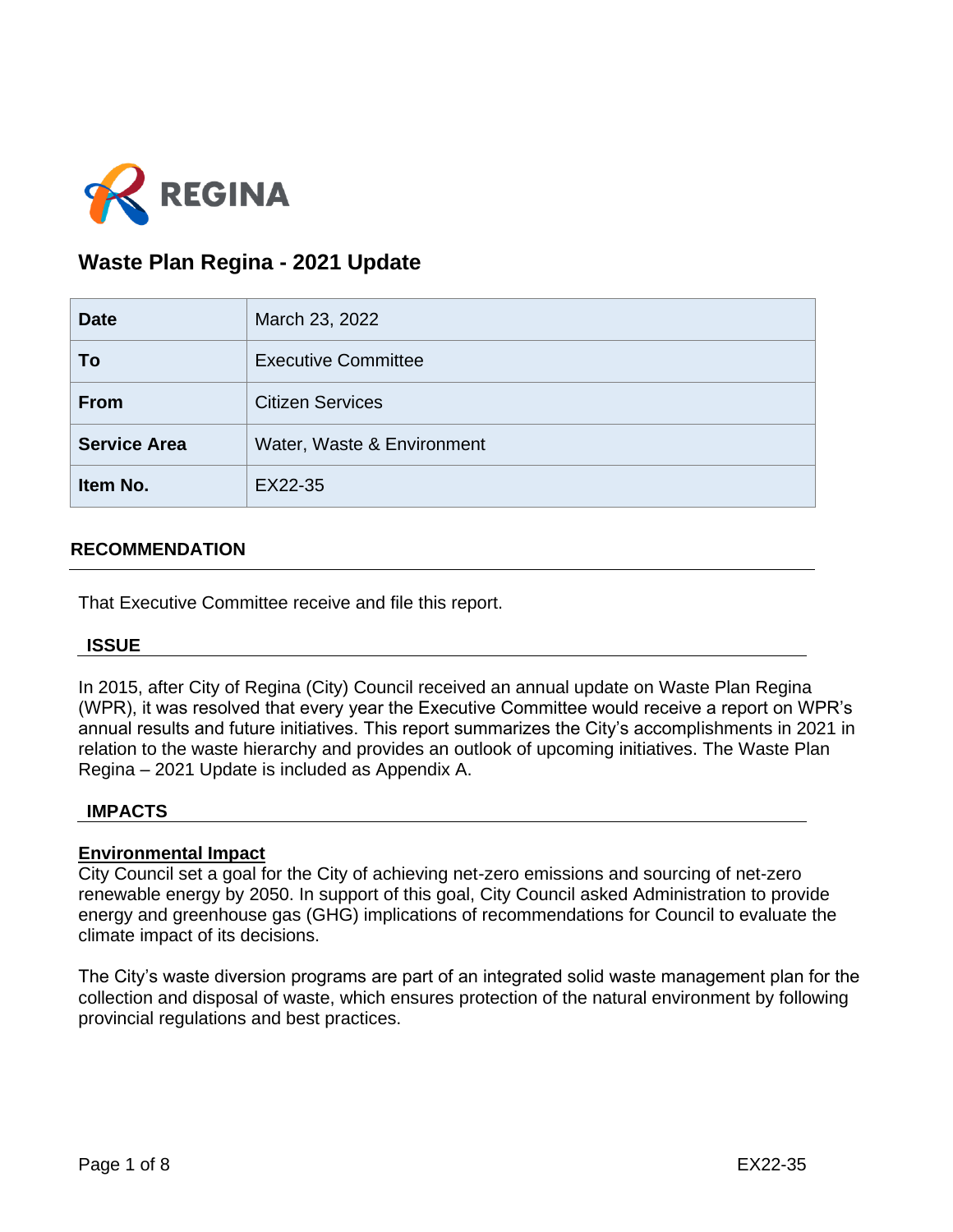The landfill generates GHG emissions of 91,360 tonnes of CO2 equivalent per year. This number includes the approximate 9,439 tonnes of CO2 equivalent reduction through the Landfill Gas to Energy Facility (gas engine/generator) and flare. The annual landfill GHG emissions are equivalent to the emissions generated by 24,000 vehicles on a yearly basis, which translates into the consumption of 6.5 million litres of gasoline per year.

The gas/engine generator that the City has operated since 2017 uses the methane gas from waste decomposition at the landfill for power generation. The facility has the capacity to generate up to 1MW of power. This renewable energy source contributes to offsetting SaskPower's electricity grid emissions. The facility can produce up to 7.8 million kWh of electricity per year, which is enough to power over 1000 homes. It can also reduce GHG emissions by an estimated 30,000 tonnes per year, or the equivalent of taking 8,000 cars off the road. In 2021, the gas/energy generator produced 1.8 million kWh.

Along with the reductions mentioned above, the expansion of the landfill gas collection system and flare facility replacement is estimated to further reduce GHG emissions by up to 37,720 tonnes. This is equivalent to removing 10,000 vehicles from the road on annual basis, and equivalent to reducing gasoline use by 2.7 million litres per year.

The 2021 Municipal Operations Energy and Emissions Inventory is expected to be complete by mid-2022. Once complete, GHG emissions from solid waste operations and other municipal operations will be reported and published in the updated Municipal Operations Energy and Emissions Inventory.

Additional details on waste reduction and waste diversion accomplishments through various initiatives that are currently in place, along with future initiatives, will be described in subsequent sections of this report.

The Energy & Sustainability Framework (ESF) will include recommendations related to reducing GHG emissions from solid waste, including a landfill gas reduction target. If approved, Administration will ensure that further enhancement of recycling and composting programs, along with a landfill gas reduction targets are taken into consideration and are aligned with the ESF. Actions that improve recycling, composting and landfill gas reduction will contribute to the reduction of energy use and emissions communitywide.

# **Policy/Strategic Impact**

WPR aligns with *Design Regina: The Official Community Plan Bylaw No. 2013-48* (OCP). The continued implementation of WPR directly contributes to the OCP priorities, specifically:

**Section D4, Goal 4** - Conservation and Environment, "Design infrastructure that conserves resources and minimizes impacts on the environment".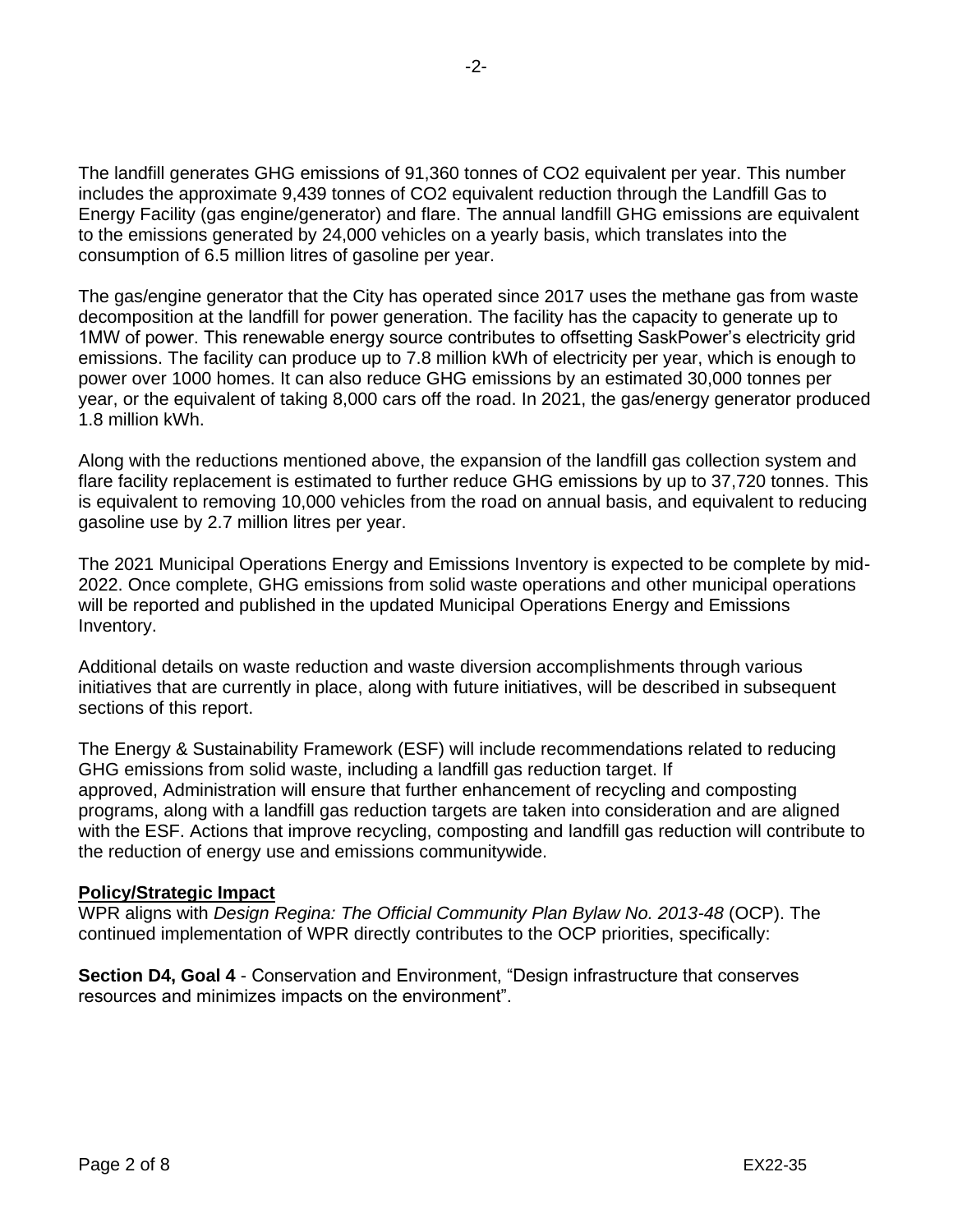Continued implementation of WPR contributes to achieving the OCP's Community Priorities and alignment with other municipalities by encouraging the City to embrace leading practices for waste management.

### **OTHER OPTIONS**

Not Applicable.

### **COMMUNICATIONS**

Public awareness and education campaigns focused on the City's solid waste management programs and services will continue in 2022. The City will focus education efforts on waste reduction and reuse messaging and will continue to educate residents on proper use of City waste services and the importance of waste diversion. The Waste Plan Regina - 2021 Update will be posted on Regina.ca/waste with key information shared with residents through various communication tactics.

### **DISCUSSION**

#### **Regina's Waste Management Strategy**

WPR provides direction for the City's solid waste management programs and services for both residential and non-residential sectors.

The Waste Management Hierarchy has guided development of Regina's long-term waste management plans and other municipal plans across the country. The hierarchy emphasizes source reduction and reuse, followed by recycling and composting, and finally energy recovery from waste, treatment, and disposal (landfilling).

#### **Reduction & Reuse**

# Regina Residents Generate Lots of Waste

The average Regina resident produces 25 per cent more waste than the average resident in Canada or the United States. The average North American resident produces around 725 kilograms of waste per person per year. This amounts to approximately 48 bags of garbage per household each year. Regina's residents are producing 907 kilograms of waste per person per year. This amounts to approximately 60 bags per household each year.

Reducing the amount of waste produced extends the life of the landfill and aligns with the Government of Saskatchewan's waste reduction goals. The Government of Saskatchewan has set a waste reduction target of 30 per cent by 2030 and 50 per cent by 2040. That would be a reduction of 272 kilograms per person to achieve a 30 per cent reduction.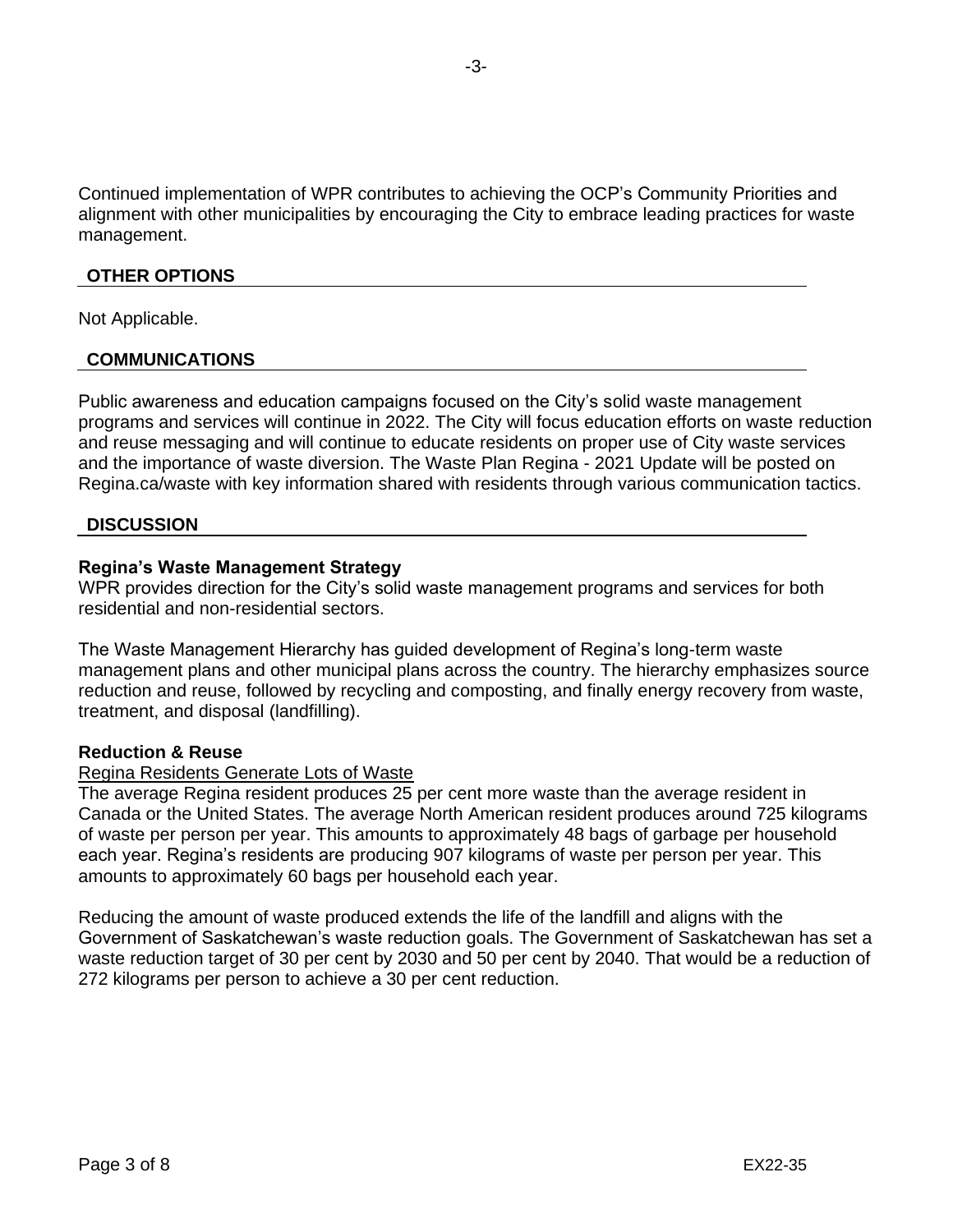### Encouraging Waste Reduction

The City is continuing to focus education efforts on encouraging waste reduction and reuse which is important when looking at Regina's waste generation.

The City initiated a number of education, outreach and seasonal campaigns to encourage residents to reduce their waste. In-person and virtual events continued in 2021. The City interacted with over 3,500 interactions with residents at public education and outreach events, including information booths and corporate, community and school presentations and virtual events.

The City once again proclaimed Waste Reduction Week October 18 to 22, 2021. During the week, the City offered a virtual trivia night to test residents' knowledge for a chance to win waste reduction prizes and partnered with Saskatchewan Waste Reduction Council to host the second Repair Café. The Repair Café allows residents to bring broken household items to skilled volunteers who repair the item and save it from disposal.

In conjunction with Waste Reduction Week, the City relaunched the Choose to Reduce campaign. The goal of the campaign was to improve public awareness of the importance and benefits of reducing the amount of waste coming into and out of the home.

The City further encouraged reduction by promoting the upcoming *Plastic Checkout Bag Ban Bylaw*  which came into effect February 1, 2022 after a delay due to the COVID-19 pandemic. The implementation of the ban is another way to reduce plastic waste entering the landfill and to prevent plastic litter in the community.

The federal government's plan to ban the manufacture, import and sale of six single-use plastic items (checkout bags, cutlery, foodservice ware, ring carriers, stir sticks and straws). The Federal Government's intent is to finalize these regulations and bring the ban into force as early as late 2022. The United Nations recently approved a resolution to address the full life cycle of plastic products and limit the production of plastic. This work aligns with the waste hierarchy to focus on waste reduction.

# **Recycling and Composting**

The City has set a residential diversion target of 65 per cent. This means that of the residential waste generated, the City wants to keep 65 per cent of the waste out of the landfill through diversion. Residential waste diverted from the landfill in 2021 remained at 20 per cent. The residential waste diversion calculation considers all waste generated from households including curbside garbage, recycling and food and yard waste, depot programs (Yard Waste Depot, Household Hazardous Waste Depot, Treecycle, Big Blue Bins), household glass returned to SARCAN, and garbage and recycling dropped off at the landfill.

#### Food and Yard Waste Service

City-wide implementation of the food and yard waste service will increase the residential diversion rate to help reach Council's target of 65 per cent residential diversion. The City conducted a Food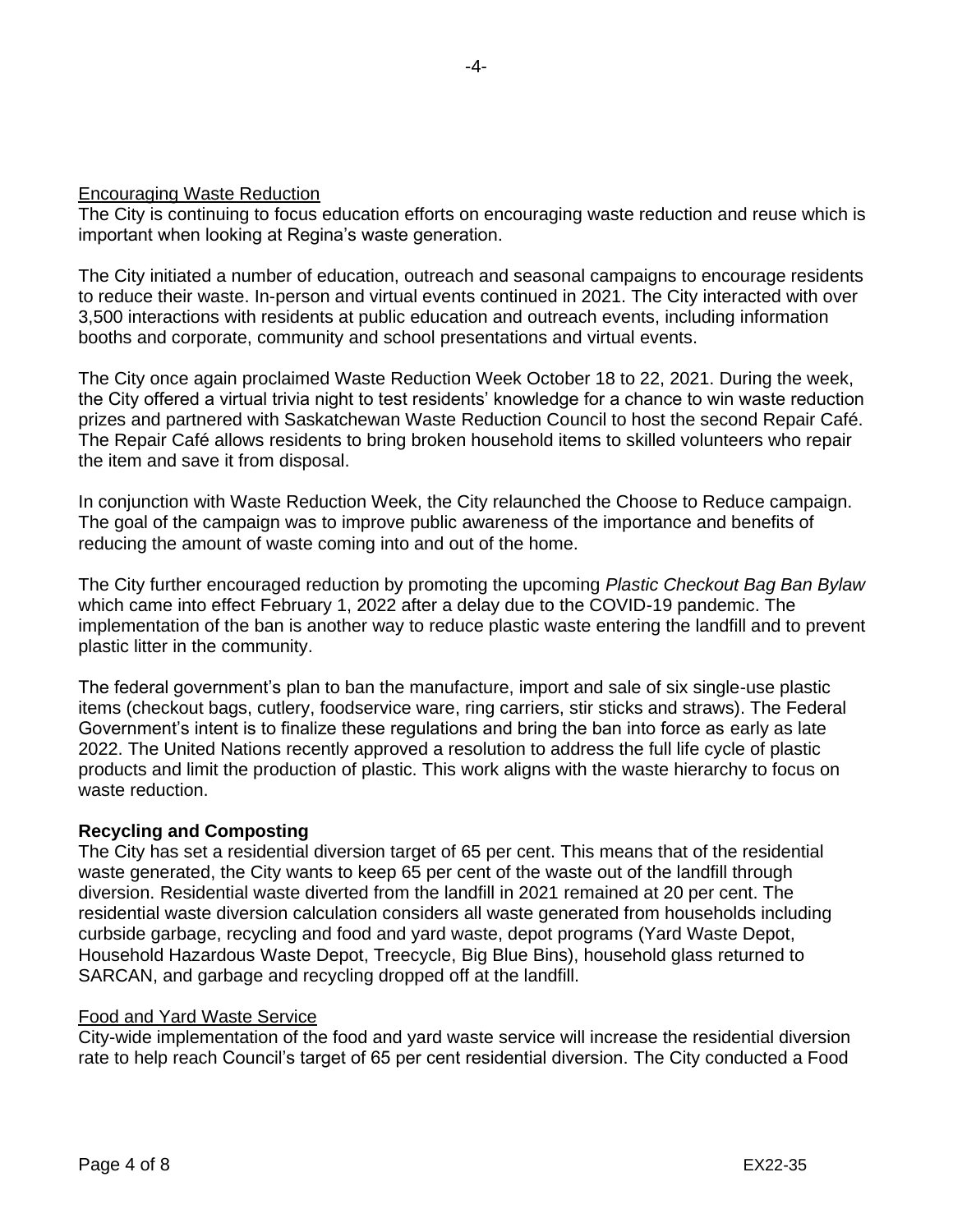and Yard Waste Pilot from September 21, 2020 to September 20, 2021, diverting 700 tonnes of food and yard waste from the landfill.

City Council approved the implementation of a city-wide food and yard waste curbside collection service to be implemented in 2023 to all residential properties. The mandatory city-wide service will include:

- · Collection of all food scrapes including meat, bones and dairy referred to as a "*scrape the plate*" service, and yard waste.
- · Inclusion of compostable bags to increase food capture.
- A 240-litre green cart for food and yard waste collection.
- · Weekly food and yard waste collection from April to October and bi-weekly November to March.
- Reduced garbage collection frequency to bi-weekly year-round.
- · Multi-family property owners will be required to offer food and yard waste collection for their properties by 2024.

Pilot participants will continue to receive collection service until city-wide roll out. The addition of the green cart showed that pilot residents, on average, were able to divert 51 per cent of the residential waste collected at the curb. Proper waste sorting practices can increase diversion an additional seven per cent which could bring the overall diversion rate to 58 per cent.

#### Residential Drop off Depots

The City provides drop-off depots for residents that have waste needs above the curbside service level and for materials not accepted in the curbside collection programs. Depot services include the Big Blue Bins for collection of recyclables and the Yard Waste Depot which includes the collection of Christmas trees (Treecycle) and pumpkins. The City also offers five Household Hazardous Waste (HHW) Days per year. Both the HHW Days and Treecyle programs saw growth in the waste tonnages collected. At HHW Days, the City collected 139 tonnes of hazardous waste, 11 per cent more than 2020. Treecycle collected 43 tonnes, a 38 per cent increase from 2020.

#### CartSmart Automated Pilot

Approximately 11,875 households were visited during the automated CartSmart education program with the use of camera and GPS technology. The camera detects contaminants in the blue cart through imaging. Residents with unacceptable items in their blue cart received an "Oops" mailer to let them know which items were not recyclable.

Over a three-month period, 77 per cent of residents had unacceptable items in their blue cart. There was a 41 per cent improvement rate by the end of the program. The most common non-recyclable items placed in the carts were:

- Stretchy plastics (31 per cent)
- Plastic bags (26.8 per cent)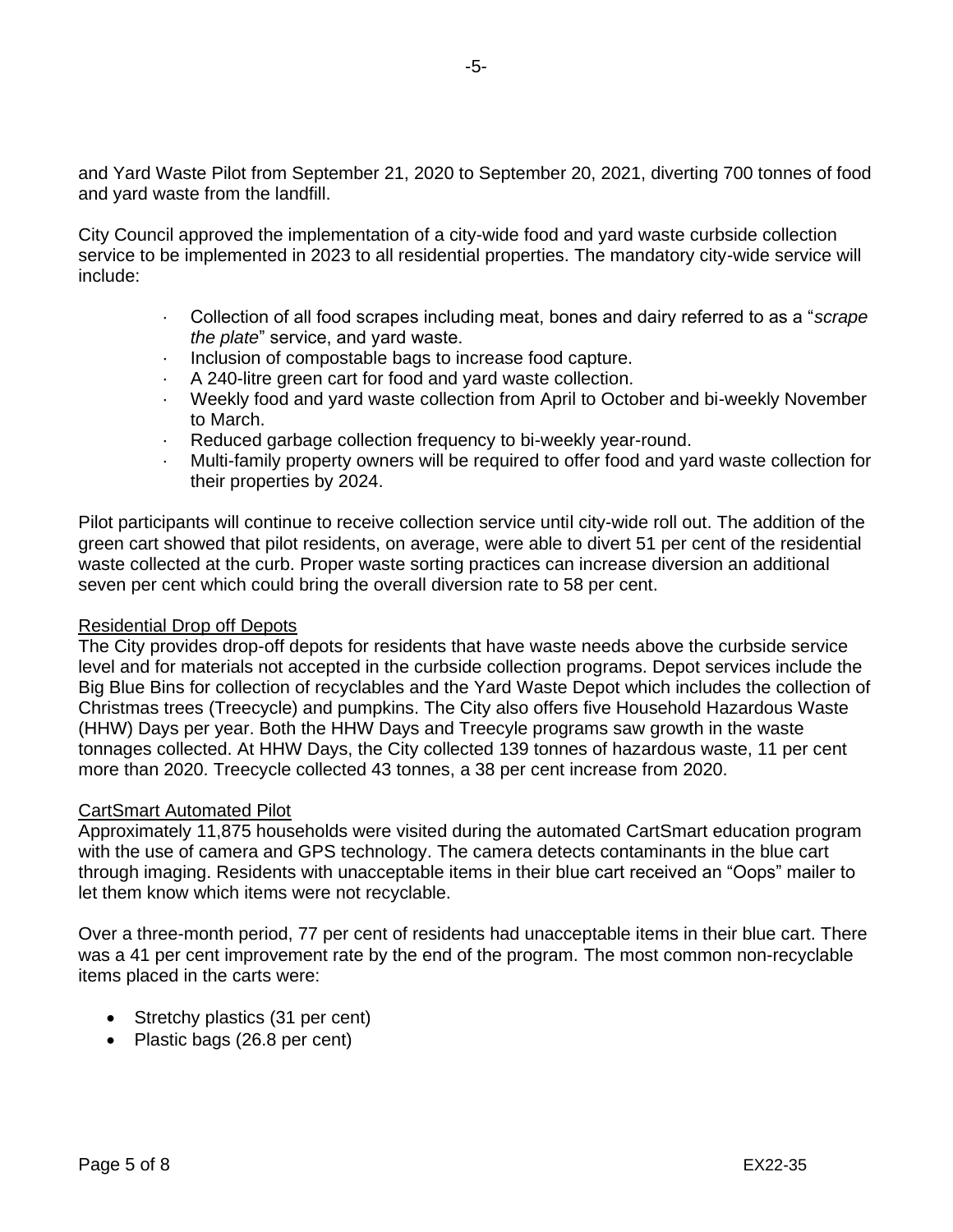• Styrofoam (15.2 per cent)

"Good job" mailers were sent to households that showed no contaminants during the pilot. Using the information from the CartSmart program, a Recycle Right campaign was developed to reduce the top contaminants in the blue cart.

In addition to education, the City uses the Waste Wizard tool to help residents determine what can go in their blue cart. Over 37,000 items were searched on Waste Wizard in 2021. The top five searched items in 2021 include styrofoam, glass bottles and jars, exercise equipment, paint cans, and plastic bags.

# **Non-Residential Waste Diversion**

The City expanded its multi-stream waste system for collection of mixed recycling, compost and garbage to all City-operated facilities. Over 6,000 bins were deployed to 73 facilities. Employees and residents now have the option to recycle and compost, which contributes to throwing less in the garbage. City operations is now diverting 42 per cent of its waste with the expansion of the Green Routine, which is four times the amount diverted before the Green Routine.

The diversion rate is lower in public spaces. To increase diversion in public facing City facilities, we need the public's participation in the program and the City is continuing with education programs to influence behaviors.

To make sorting easy, the City aligned the waste services with the residential waste streams. What goes in your blue and green cart at home can go in the blue and green bin at City facilities.

#### **Energy Recovery**

Twenty additional landfill gas wells were installed in 2021, bringing the total number of active wells onsite to 53. These additional wells are used to capture more landfill gas which reduces our GHG emissions and improves run-time of the Landfill Gas to Energy Facility. The landfill generated approximately 91,360 tonnes of  $CO<sub>2</sub>$  equivalent in 2021. The landfill gas capture system, which includes the Landfill Gas to Energy Facility and flare, reduced this by approximately 9,439 tonnes.

#### **Treatment & Disposal**

The City landfill is projected to have enough space to operate for the next 26 years. In 2021, the total amount of waste landfilled was 162,000 tonnes. This is the lowest volume received at the landfill in 18 years. This decrease can be attributed to waste haulers disposing of material in surrounding landfills. Residential waste disposed remained consistent to previous years.

#### **A Look Ahead**

#### Education Room - Opening in 2022

The Waste Management Centre houses an 800 square foot interactive Education Room which will be opened to the public. The Education Room highlights the importance of waste reduction and water preservation.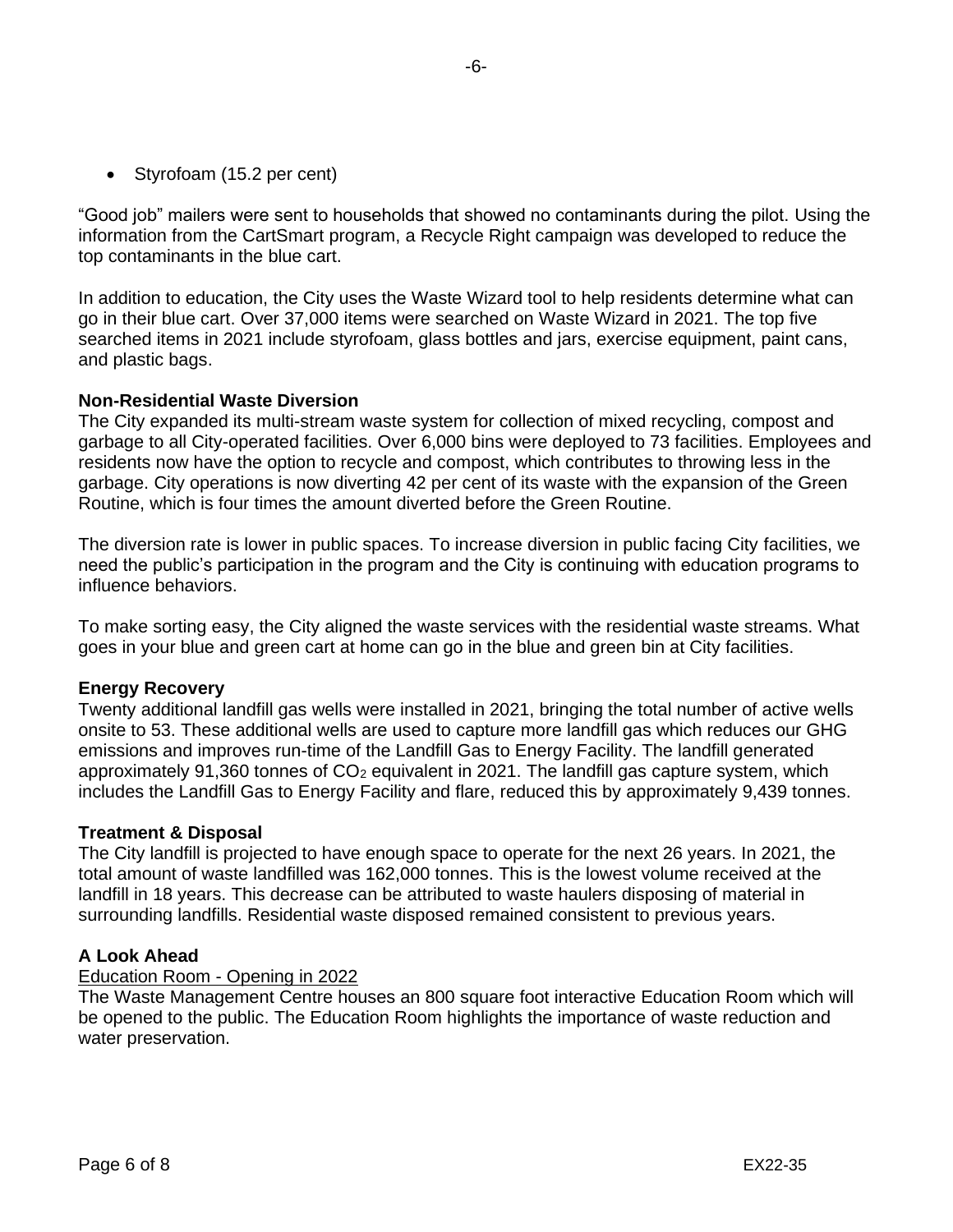# Permanent Household Hazardous Waste Depot - In 2022

The City will begin exploring the development of a permanent HHW depot to respond to increasing demand.

# Curbside Waste Services Funding Policy - In 2022

With the introduction of a green cart (food and yard waste collection service) the City will re-examine solid waste funding policies for curbside waste services. Options consist of full user fee, a full property tax-based system or a combination in relation to encouraging waste reduction and diversion behaviours.

# Industrial, Commercial & Institutional Sector Regulations - 2022 - 2024

Bylaw amendments that regulate the Industrial, Commercial & Institutional (IC&I) sector are expected to go to Council for a decision in 2022/23 with an anticipated implementation date in 2024. Waste management policies could include mandated recycling, composting, and/landfill bans on materials that are easily divertible (e.g. paper and cardboard).

# Construction & Demolition Sector Regulations - 2024 - 2026

Establishing waste management policies for construction and demolition sectors to divert material from the landfill will be explored and could include mandated recycling, landfill bans or surcharges for divertible materials.

# Landfill Diversion - 2025 - 2028

The City is looking at offering more opportunities to divert problematic waste materials by establishing a diversion station at the landfill to accept items like tires, construction material (untreated wood and gypsum), mattresses, etc.

# **DECISION HISTORY**

In 2011, City Council approved the Waste Plan Regina Implementation Plan (CR10-147), which recommended implementing the Enhanced Residential Service Level Option for the residential sector. It set a diversion goal of 65 per cent by 2020. City Council also adopted the Extended Services Level for the non-residential sectors.

In 2015, Administration responded to a City Council motion (Motion 14-3) with a report that included an annual update on Waste Plan Regina initiatives (PWI15-2). It was resolved that, every year, the Public Works & Infrastructure Committee would receive a report on WPR's annual initiatives, results, and future plans.